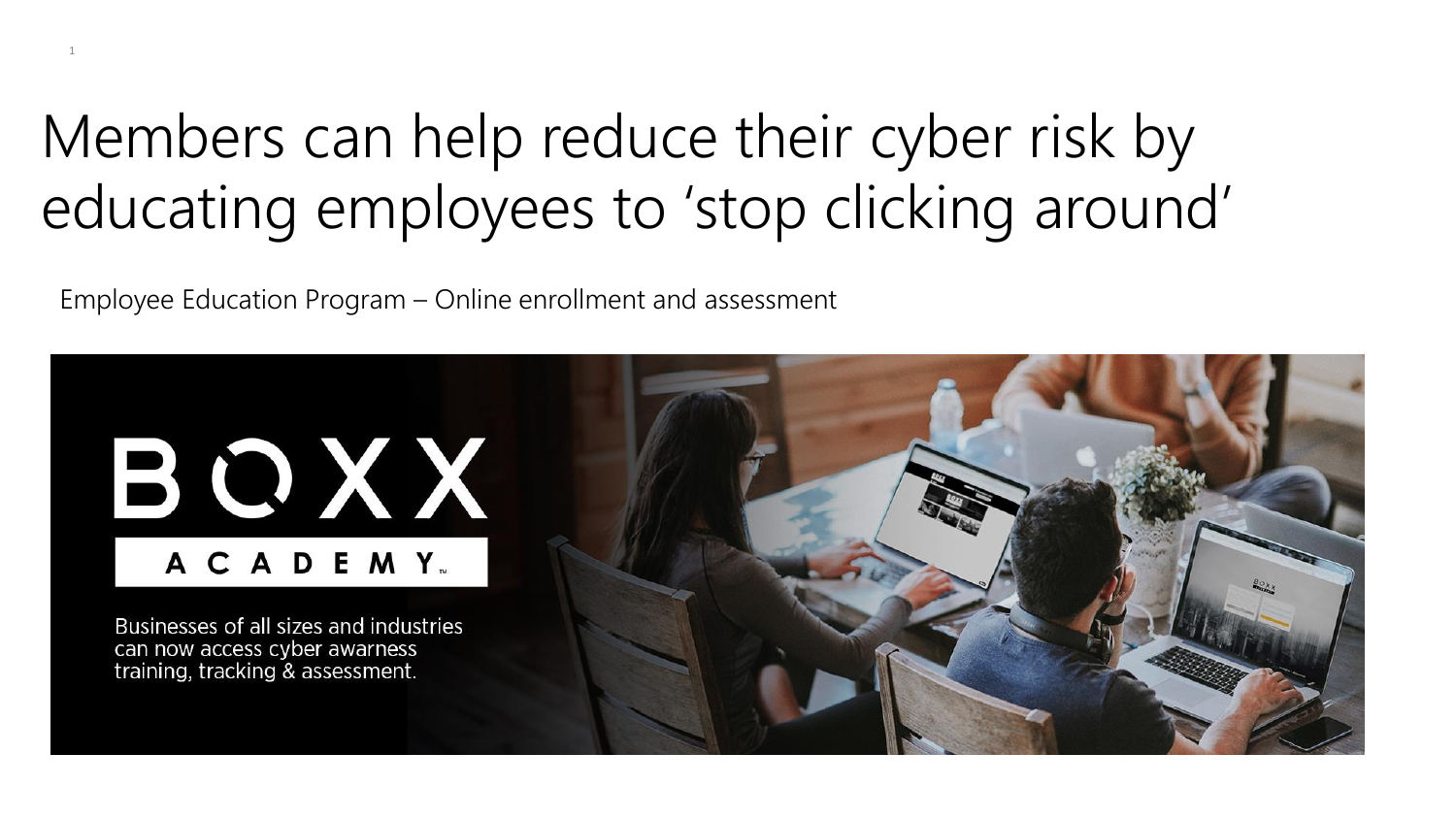# Welcome to **Ficyberboxx**

We go beyond insurance. Our 3 features helps reduce your risk of being hacked as well as ensuring you can respond and recover from a breach



Train your employees for free on BOXX's e-learning platform



Boost your cyber fitness with our automated monitoring at minimal cost



Cyber insurance included to help you respond and recover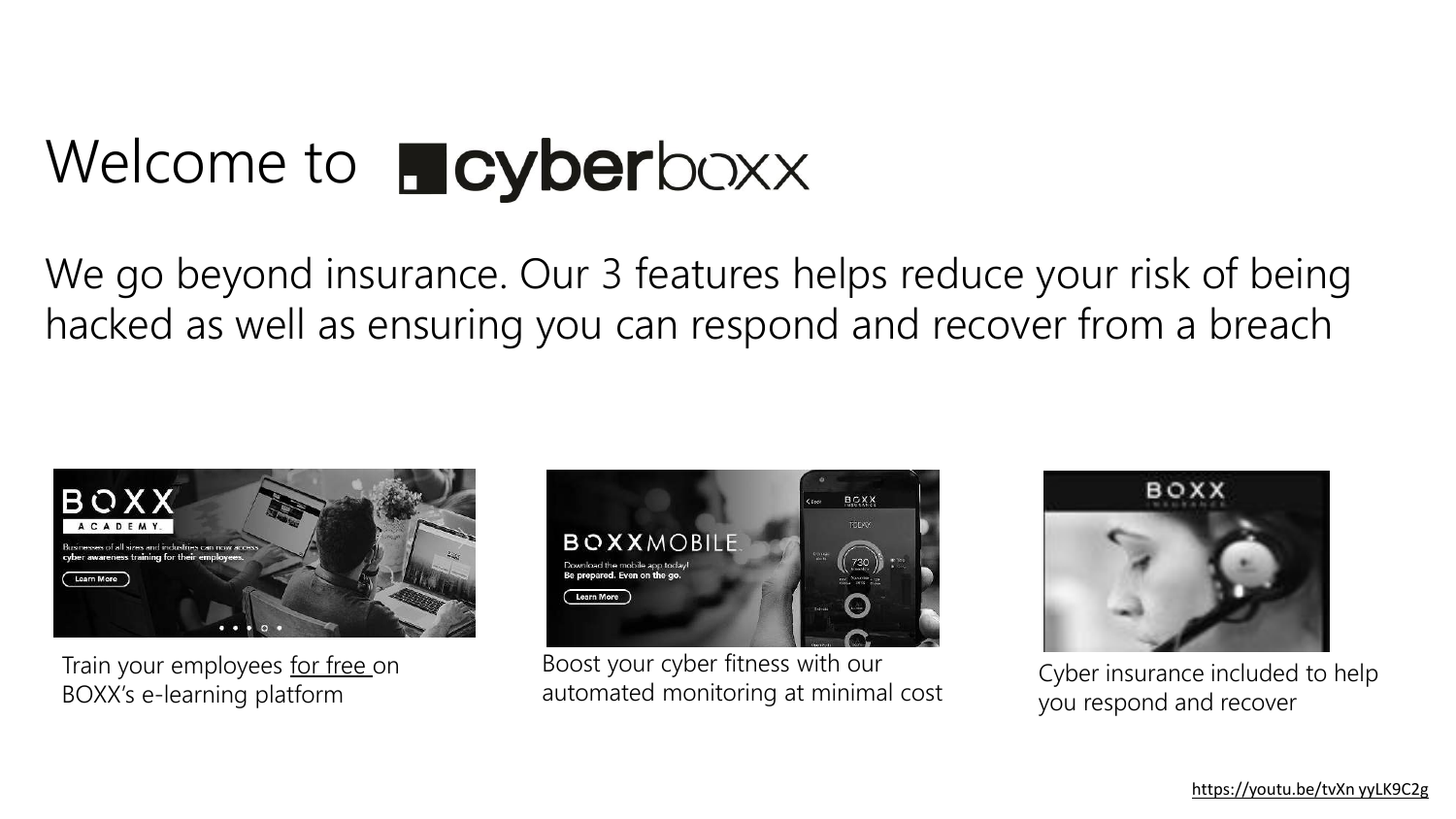## The course is already accredited by Regulatory body for Insurance Brokers of Ontario for 5.5. hours





| BOXX                                                      | English (Canada)      <br>Vishal Kundi   Help ?   Log out ()<br><b>VK</b>           |
|-----------------------------------------------------------|-------------------------------------------------------------------------------------|
| ACADEMY.                                                  | Q<br>Find Learning                                                                  |
| Menu $\equiv$                                             |                                                                                     |
|                                                           |                                                                                     |
| Question 1 of 10                                          |                                                                                     |
| Phishing - eLearning                                      | Review Later                                                                        |
| What does a typical phishing email often contain?         | No answer has been<br>A                                                             |
| Complicated information<br>6                              | selected for this<br>question.                                                      |
| An offer of a prize or free gift<br>0                     |                                                                                     |
| Information that is automatically blocked<br>Đ            |                                                                                     |
| Text in a foreign language<br>6                           |                                                                                     |
| <b>Previous</b><br><b>Next</b><br><b>Review Questions</b> |                                                                                     |
|                                                           |                                                                                     |
|                                                           |                                                                                     |
|                                                           | English (Canada)      <br>Vishal Kundi   Help ?   Log out $\circlearrowright$<br>VK |
| BOXX                                                      |                                                                                     |
| ACADEMY.                                                  | Q<br>Find Learning                                                                  |
|                                                           |                                                                                     |

| uestion 7 of 10                                                                     |                  |
|-------------------------------------------------------------------------------------|------------------|
| cial Engineering - eLearning                                                        | Review Later     |
| ich is an example of a social engineering attack?                                   | Remove selection |
| A company policy telling me not to use my work computer for personal activities     |                  |
| A criminal who steals my computer from my car while I'm shopping at a supermarket   |                  |
| Users of a social networking site inviting each other to a party                    |                  |
| A criminal who gains access to a company's premises by pretending to be an employee |                  |
|                                                                                     |                  |

**Review Questions**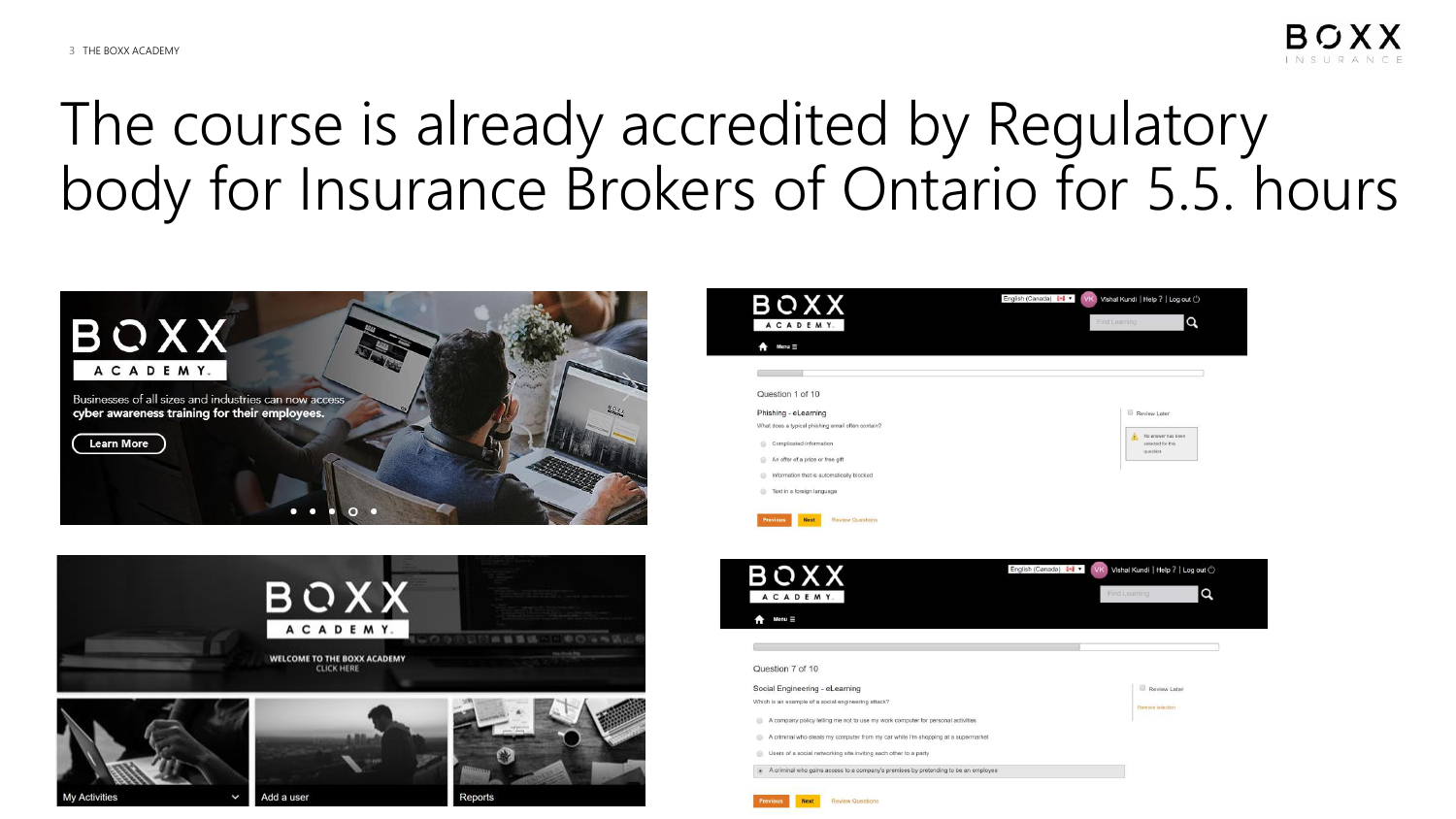11 topics grouped under 4 modules to educate employees. Own pace training @ www.boxxacademy.com



#### **L** cyberboxx.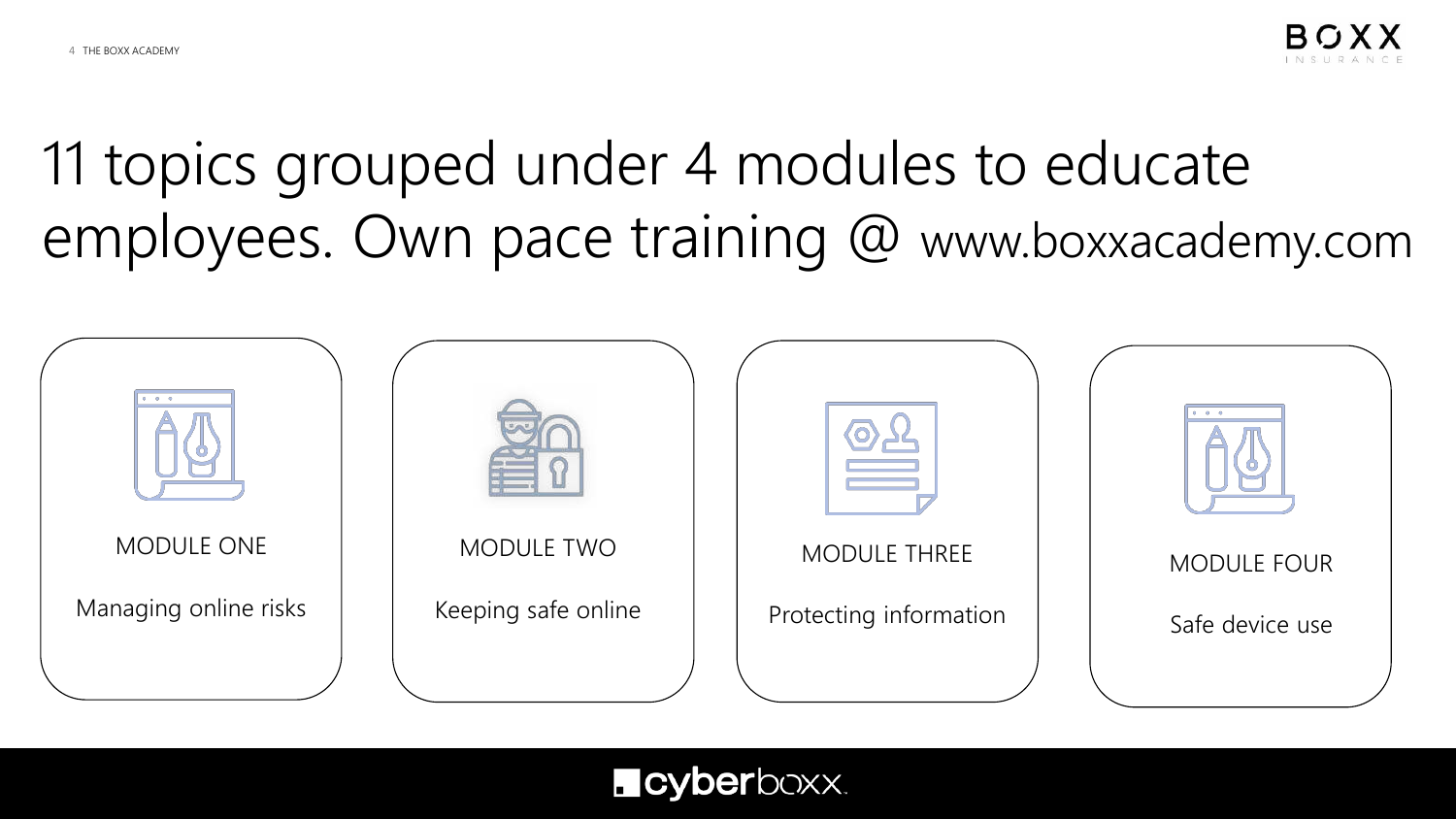## Each of the four modules include video and reading content users can study in their own time

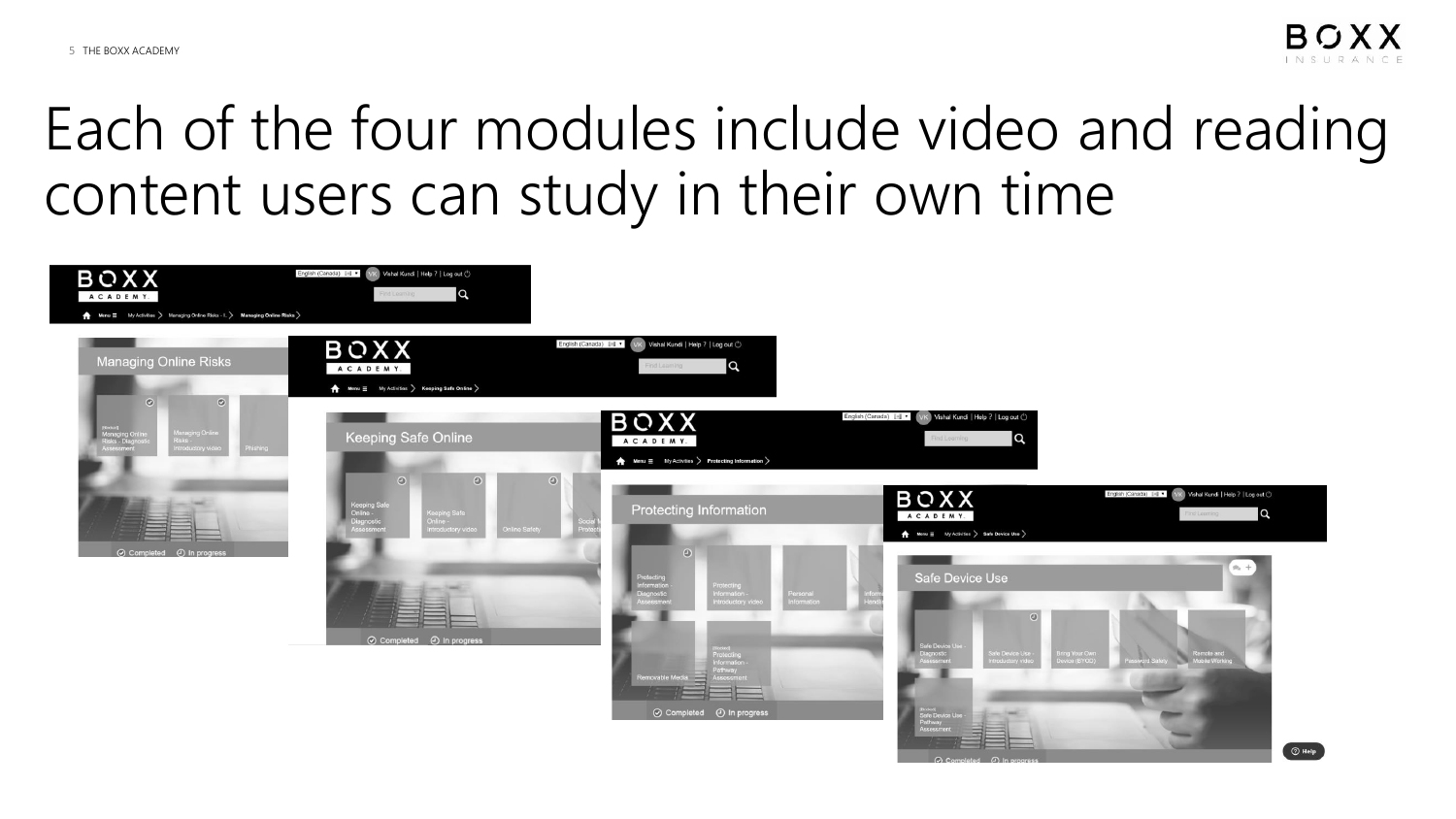## Learn how to avoid phishing attacks and keep sensitive information safe line and on social media

#### 1. Managing Online Risks:

Avoiding phishing and social engineering attacks helps keep sensitive information secure. Understand what the online risks are and what you can do to avoid being successfully attacked.

- Phishing : Understand how phishing emails are used to steal sensitive information, launch cyber-attacks, and how to prevent them. The damages resulting from a successful attack are highlighted.
- Social Engineering: Learn how our willingness to help can be abused to launch cyber-attacks and what actions to take to avoid being social engineered.

#### Keeping Safe Online:

Online services are used by most of us for business and personal use. Understand what online risks you face and what sensible precautions will help keep you safe online.

- Online Safety: Learn the basics of how to work online safely and responsibly and how to protect sensitive information when browsing.
- Social Media Protection: Understand how to use social media securely and responsibly and where the boundary lies between personal and organization information.

#### **L** cyberboxx.

.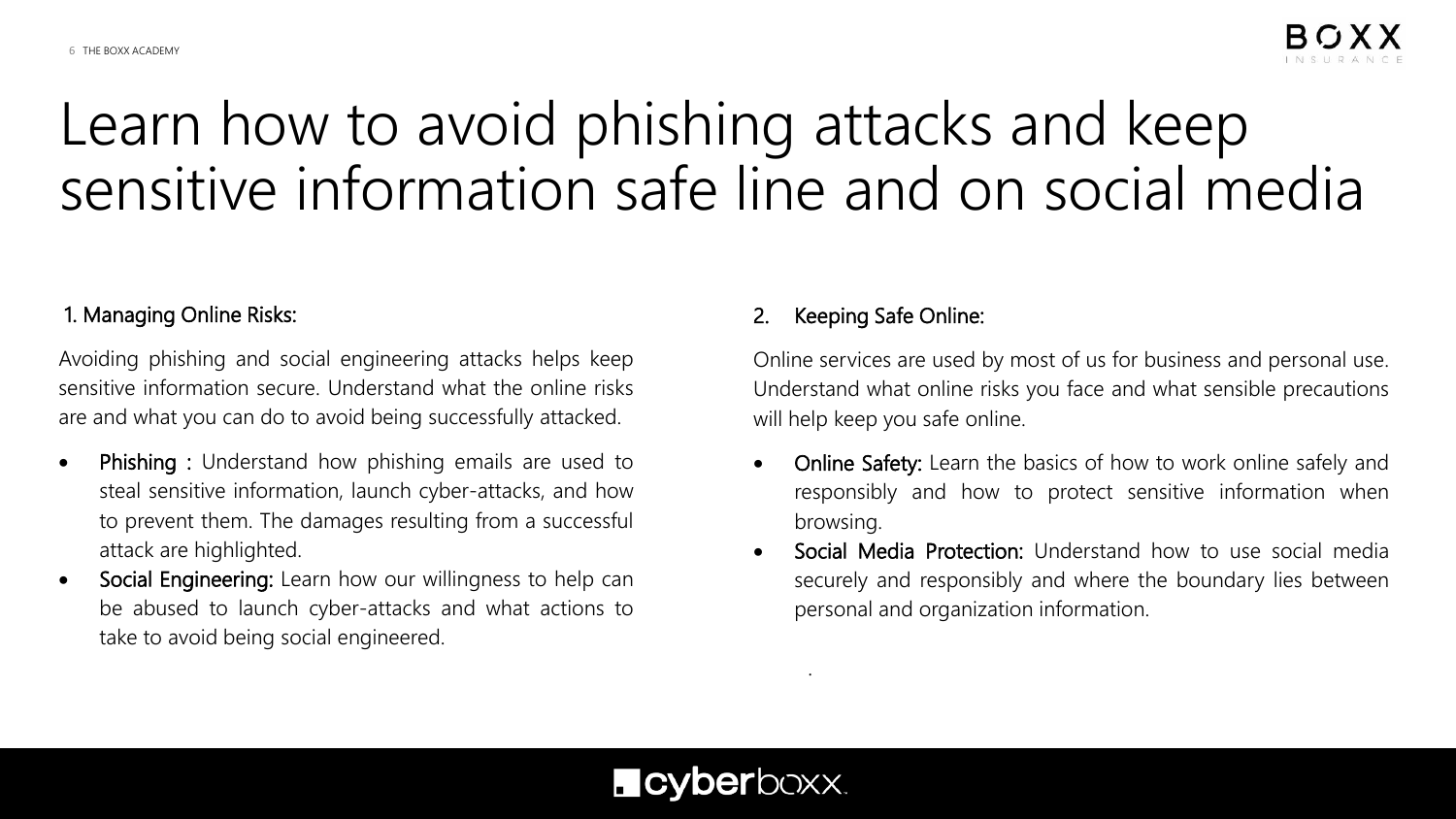## Understand how to protect PII data and how to protect information on your mobile devices

#### 3. Protecting Information:

Information is precious and critical to both individuals and organizations. Understand what the risks are and how best you can protect it.

- Personal Information: Learn what constitutes personally identifiable information and what you need to do to help keep this secure.
- Information Handling: Learn how different types of information should be stored, shared and used, using appropriately secure methods.
- Data Protection and Regulation: All Staff General Awareness: Personal data needs to be protected and used correctly in order to be compliant with regulation – using GDPR as the benchmark.
- Removable Media: Understand the risks of using removable media, when it should be used and what precautions to take to protect information

#### 4. Safe Device Use:

Devices provide a way to access information and services whenever we need. Understand what the risks are to devices and how to keep them well protected to limit unauthorized access.

- Bring Your Own Device (BYOD): Understand what the risks are with Bring your own device and what measures should be taken to protect sensitive information.
- Password Safety: Learn how passwords should be securely set and stored to help prevent your password being compromised to gain unauthorised access to critical information and services.
- Remote and Mobile Working: Understand the risks when working outside your organization's secure premises and networks and how to protect information when working remotely.

### **Ficyberboxx.**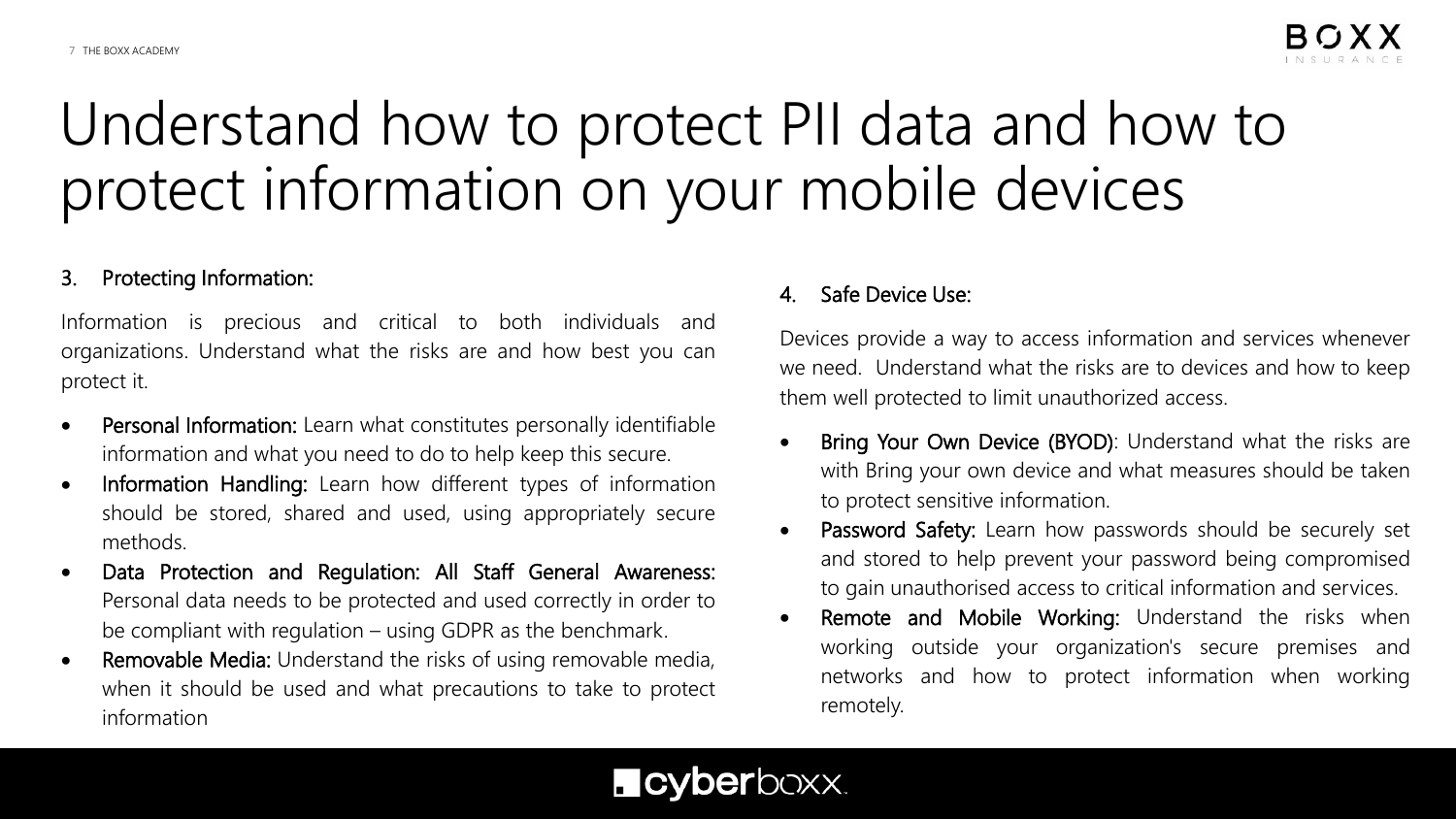## Track employees progress. A quick diagnostic baselines their knowledge prior to taking the modules



#### **L** cyberboxx.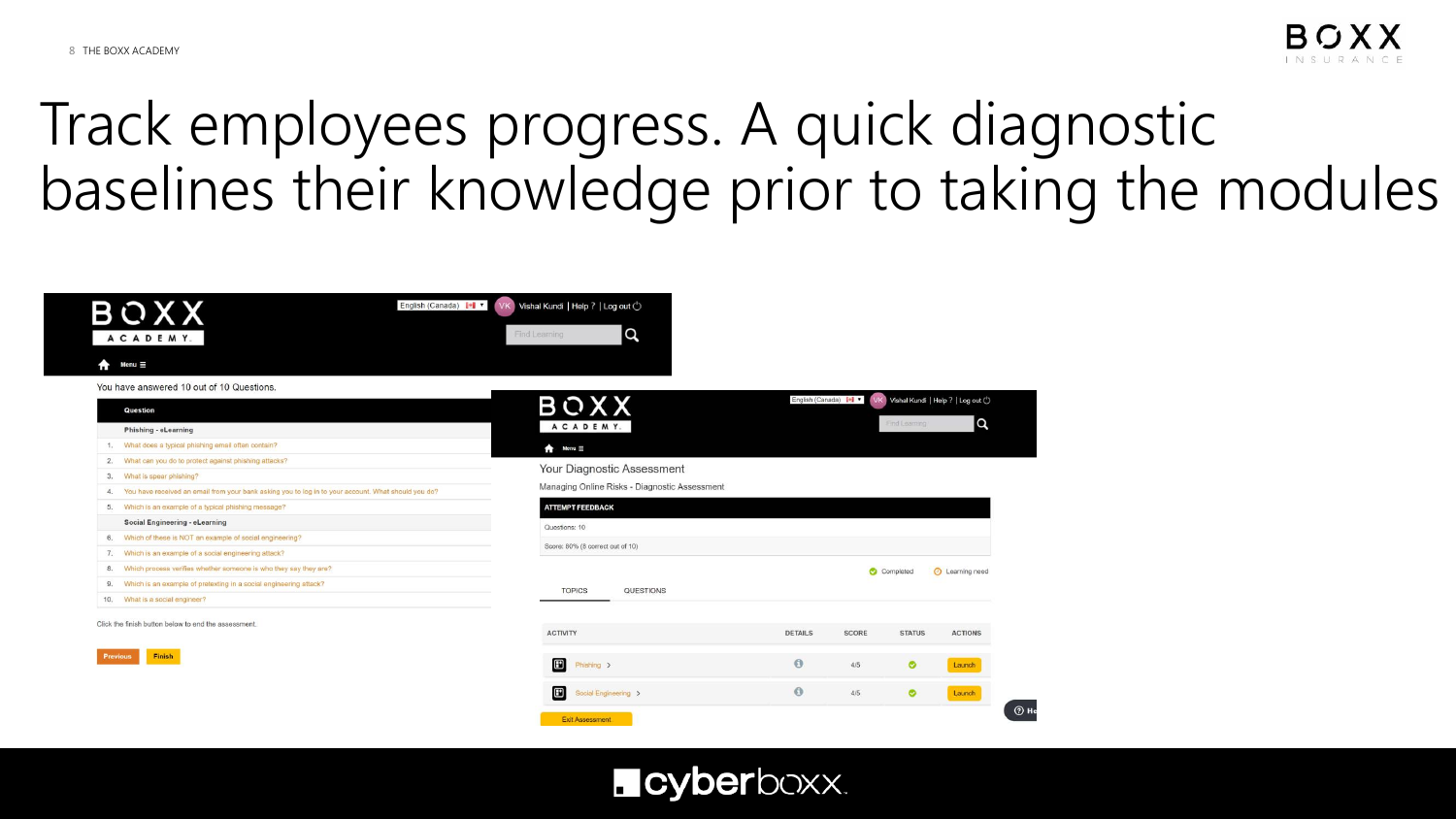## Each module has an assessment. 80% pass threshold. Certificates provided for proof of assessment.





| Activity              |                                             | Details                           | <b>Status</b>                         | <b>Planned Date</b> |
|-----------------------|---------------------------------------------|-----------------------------------|---------------------------------------|---------------------|
| *****                 | Managing Online Risks Cap Print Certificate | Info.<br>$\overline{\phantom{a}}$ | Completed<br>$\overline{\phantom{a}}$ | None                |
| Attempt Summary       |                                             |                                   |                                       |                     |
| Status:               | Completed                                   |                                   |                                       |                     |
| Percentage Completed: | 100.00%                                     |                                   |                                       |                     |
| Result:               | Passed                                      |                                   |                                       |                     |
| Time Spent:           | 00:08:36                                    |                                   |                                       |                     |
| Total Views:          | 6                                           |                                   |                                       |                     |
| Last Attempt:         | 8/15/2019                                   |                                   |                                       |                     |
| Best Score:           | 80.00%                                      |                                   |                                       |                     |
| Completed On:         | 8/15/2019                                   |                                   |                                       |                     |

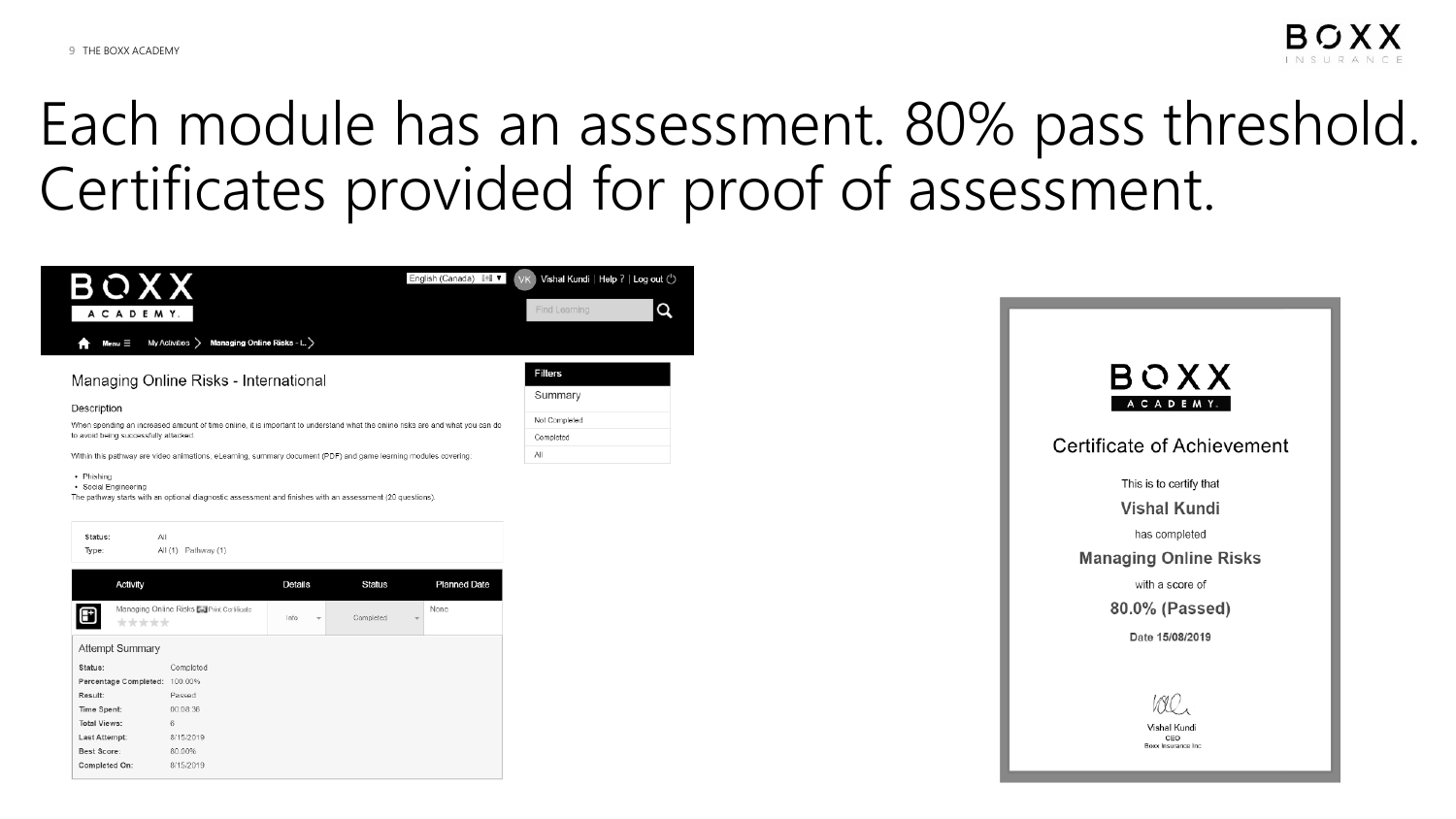4 Cyberboxx membership to select from based on the level of your team's security expertise